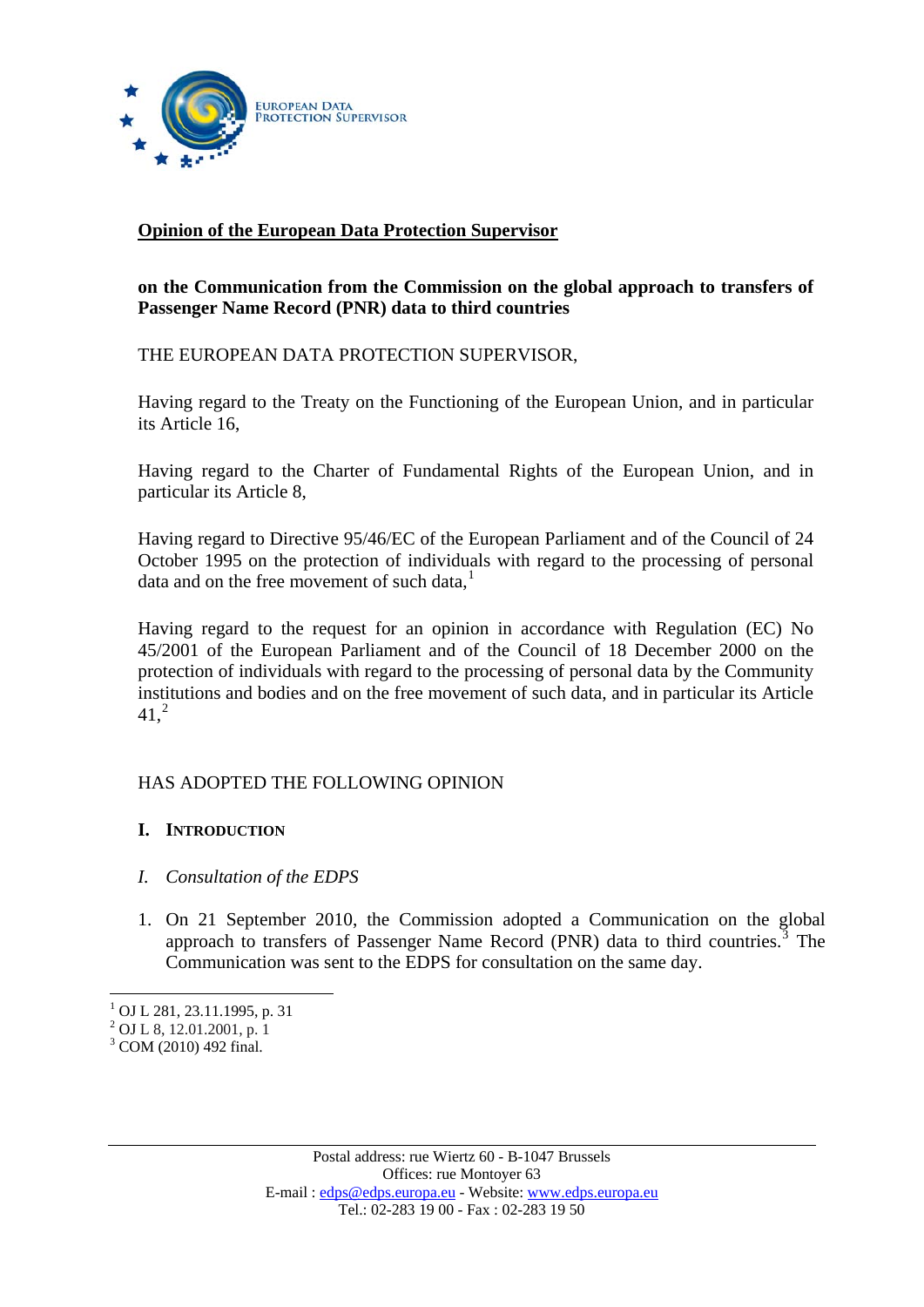2. The EDPS welcomes the fact that he was consulted by the Commission. Already before the adoption of the Communication, the EDPS was given the possibility to give informal comments. Some of these comments have been taken into account in the final version of the document, while other points still raise data protection concerns.

## *2. The proposal in its context*

- 3. The global approach to PNR issues presented by the Commission in its communication aims at providing a coherent framework for the transfer of PNR data to third countries. Beyond the need for legal certainty developed in the Communication, this harmonised approach has also been strongly supported by the European Parliament which is entrusted in the new institutional framework with the power to ratify PNR agreements with third countries<sup>[4](#page-1-0)</sup>.
- 4. The Communication is complemented by Recommendations for negotiations of PNR agreements with specific third countries. These Recommendations are restricted and are not analysed in this opinion. However, the relation between the general Communication and the Recommendations is commented upon in chapter II.
- 5. In addition to the global approach to transfers of PNR data to third countries, the Commission is also preparing a revised approach to PNR for the EU. Earlier, a proposal for such an EU framework was intensively discussed in Council, under the former third pillar before the entry of the Lisbon Treaty.<sup>[5](#page-1-1)</sup> These discussions did not lead to a consensus on a number of essential elements of the PNR-system, such as for instance the use of the data base created under such a system. The Stockholm Programme then urged the Commission to come with a new proposal, but it did not address the essential elements of such a proposal. A draft Directive for an EU PNR scheme is expected in the beginning of 2011.
- 6. The present opinion focuses on the Communication of the Commission. Its first part analyses the Communication in the context of current developments in the area of data protection, the second part addresses the legitimacy of the PNR scheme and the third part focuses on more specific data protection issues in the Communication.

1

<span id="page-1-0"></span><sup>4</sup> Agreements have been signed with:

the United States: Agreement between the European Union and the United States of America on the processing and transfer of Passenger Name Record (PNR) data by air carriers to the United States Department of Homeland Security (DHS) (2007 PNR Agreement) (OJ L 204, 4.8.2007, p. 18).

<sup>-</sup> Canada: Agreement between the European Community and the Government of Canada on the processing of Advance Passenger Information and Passenger Name Record data (OJ L 82, 21.3.2006, p. 15).

Australia: [Agreement](http://eur-lex.europa.eu/LexUriServ/LexUriServ.do?uri=OJ:L:2008:213:0049:0057:EN:PDF) between the European Union and Australia on the processing and transfer of European Union sourced passenger name record (PNR) data by air carriers to the Australian customs service (OJ L213 of 08/08/2008, p.49-57).

<span id="page-1-1"></span><sup>&</sup>lt;sup>5</sup> On 6 November 2007, the Commission adopted a Proposal for a Council Framework Decision on the use of Passenger Name Record (PNR) data for law enforcement purposes (COM(2007) 654 final). The EDPS presented his opinion on this proposal on 20 December 2007 (OJ 2008, C 110/1).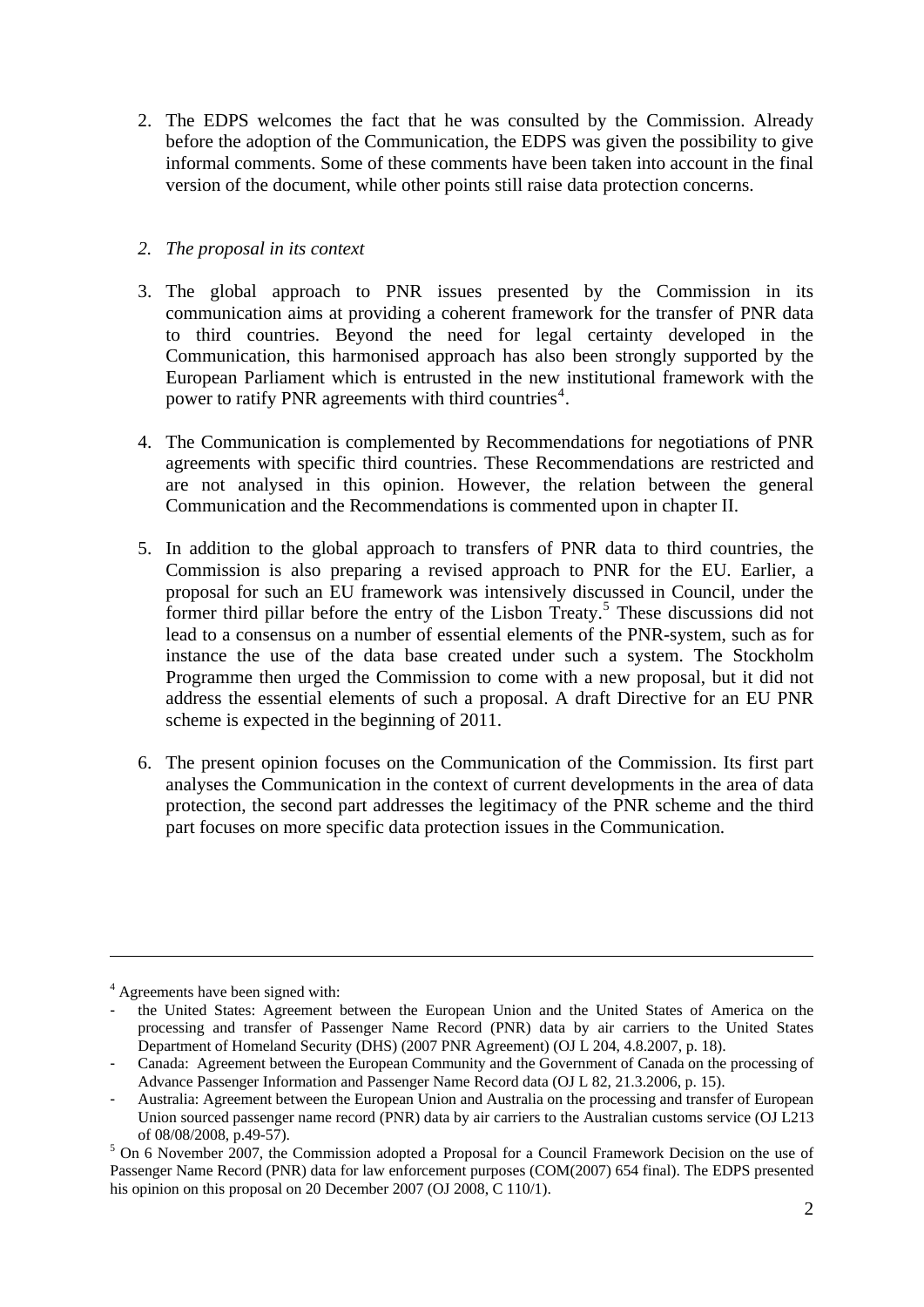#### **II. ANALYSIS OF THE PROPOSAL**

### *1. General observations*

1

- 7. The EDPS welcomes the horizontal approach of the Communication, in line with the recent requests of the European Parliament for a thorough analysis and coherent view on existing and foreseen PNR schemes. A high and harmonised level of protection applicable to all these schemes is an objective which should be strongly supported.
- 8. The EDPS nevertheless questions the general timing of the different initiatives directly or indirectly related to the processing of PNR data.
- 9. While the Communication mentions international agreements on PNR schemes *and* the initiative for an EU PNR, the proposed standards in the Communication relate *only* to international agreements. The EU framework will be discussed and developed at a later stage.
- 10. A more logical and opportune agenda would in the view of the EDPS have included an in-depth reflection on a possible EU scheme including data protection safeguards compliant with the EU legal framework, and on this basis, developing an approach for agreements with third countries.
- 11. The EDPS also emphasises the ongoing work in relation with an EU-US general agreement on data sharing for law enforcement<sup>[6](#page-2-0)</sup>, the purpose of which is to establish a set of principles guaranteeing a high level of protection for personal data as a condition to the exchange of such data with the United States. The outcome of the EU-US negotiations should be a reference for further bilateral agreements concluded by the EU and by its Member States, including the PNR agreement between the EU and the US.
- 12. Another element to take into consideration in this context is the general reflection on the EU data protection framework which is now conducted by the Commission, with a view to a Communication before the end of 2010 to be followed by a proposal for a new regulatory framework in the course of 2011<sup>[7](#page-2-1)</sup>. This review process takes place in the "post-Lisbon" framework, which has a direct impact on the horizontal application of data protection principles to the former pillars of the EU, including police and judicial cooperation in criminal matters.
- 13. To ensure consistency, the EU should agree on its internal instruments and on the basis of these internal instruments it should negotiate agreements with third countries. The global agenda should therefore concentrate first on the general EU data protection framework, then on the possible need for an EU PNR scheme, and finally on the

http://ec.europa.eu/justice/policies/privacy/workinggroup/wpdocs/index\_en.htm#general\_issues

<span id="page-2-0"></span><sup>&</sup>lt;sup>6</sup> See notably the Consultation launched by the Commission in January 2010 on the future European Union (EU) [- United States of America \(US\) international agreement on personal data protection and information sharing for](http://ec.europa.eu/justice_home/news/consulting_public/news_consulting_0005_en.htm)  [law enforcement purposes](http://ec.europa.eu/justice_home/news/consulting_public/news_consulting_0005_en.htm) and the contributions of the Article 29 Working party and the EDPS, to be found at http://ec.europa.eu/justice/news/consulting\_public/news\_consulting\_0005\_en.htm

<span id="page-2-1"></span> $7$  The Commission has launched a process of review of the current legal framework which started with a high level conference in May 2009. It has been followed by a public consultation until the end of 2009 and by several stakeholder consultation meetings in July 2010. The contribution of the Article 29 Working Party, in which the EDPS has taken an active part, is available at the following link: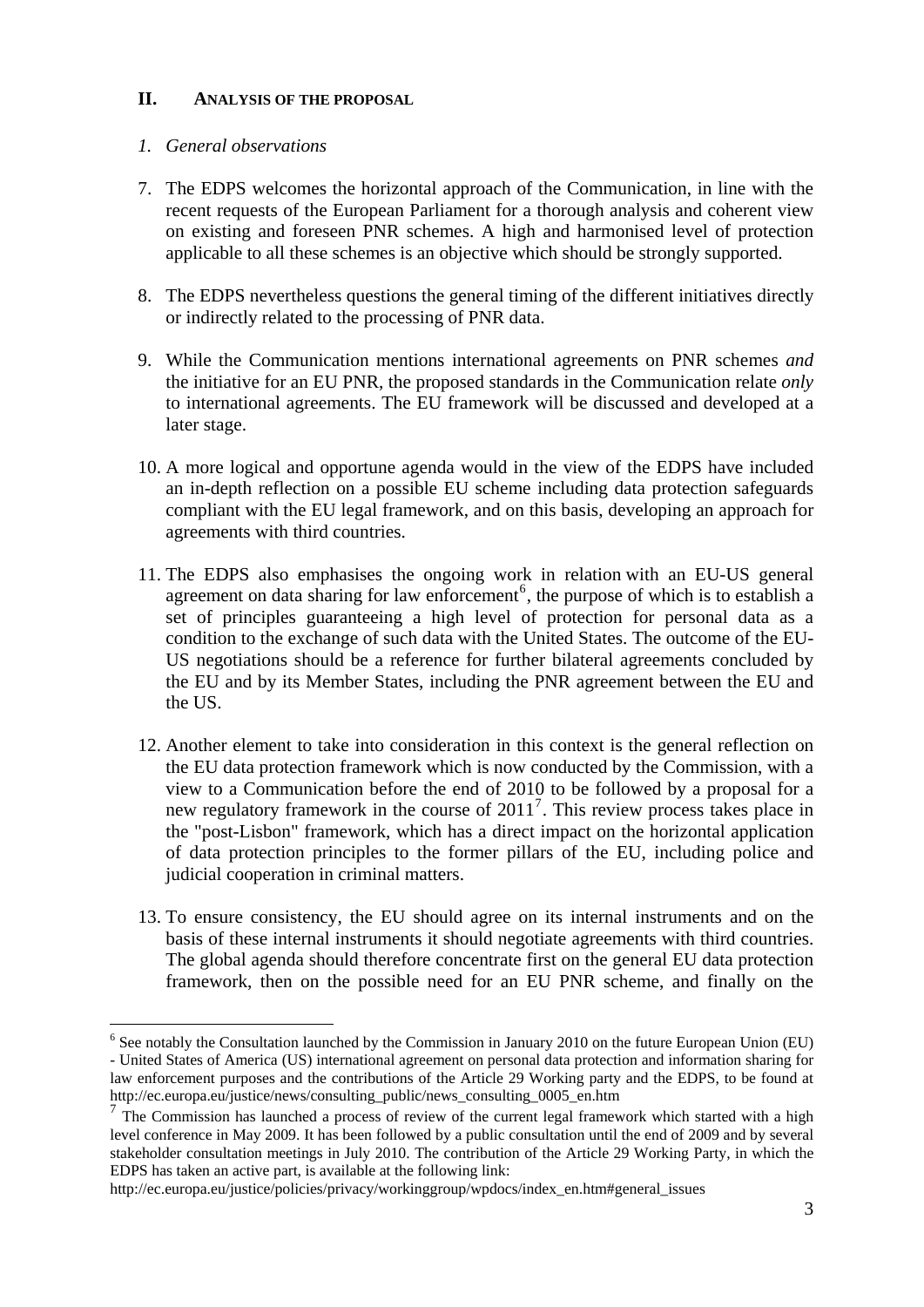conditions for exchanges with third countries, based on the updated EU framework. At this stage the safeguards foreseen in a future EU-US agreement should also be taken into account while establishing conditions for transfers of PNR data to third countries.

- 14. The EDPS is aware of the fact that, for different procedural and political reasons, this ideal order is not being followed in practice. He considers nevertheless that the logic behind these different steps should be kept in mind by the different actors involved in the Commission, the Council and the Parliament. As developments, notably on the EU framework and the EU-US negotiations, are progressing in parallel, due account should be taken of this need for consistency and for a harmonised view on data protection safeguards within the EU and in the context of transfers. To be more concrete, this would imply notably:
	- taking into account the results of the impact assessment on the EU PNR before finalising any PNR negotiations with third countries
	- ensuring that lessons are learned from the reviews of current PNR arrangements;
	- and, as far as negotiations with the United States are concerned, linking PNR negotiations with the negotiations on the general agreement on data sharing for law enforcement. This is the only way to ensure consistent safeguards in both agreements.
- 15. Finally, the EDPS raises the question of the link between the Communication and the guidelines drafted by the Commission. The issue concerns the extent to which precise safeguards and conditions should be specified in the standards developed in the Communication or in the guidelines established per country: if the overall objective is to harmonise the conditions of processing and exchange of PNR data, the EDPS considers that the margin of manoeuvre for each international agreement should be as limited as possible, and that the standards should set a precise framework. The standards should have an effective impact on the content of the agreements. Several comments below raise the need for more precision in that sense.

#### *2. Legitimacy of the scheme*

<u>.</u>

16. The EDPS as well as the Article 29 Working Party have already insisted in a number of opinions<sup>[8](#page-3-0)</sup> on the need for a clear justification of the development of PNR schemes, be it within the EU or in order to exchange data with third countries. The necessity of the measures must be established and supported by concrete evidence, and it should then be evaluated and balanced with the degree of intrusion in the private life of individuals in order to ensure a proportionate and least invasive outcome. The fact that recent technological developments currently render wide access and analysis possible, as stated at the end of point 2.2 of the Communication, is not in itself a justification for the development of a system aimed at the screening of all travellers. In other words: the availability of means should not justify the end.

<span id="page-3-0"></span><sup>&</sup>lt;sup>8</sup> Opinion of the EDPS of 20 December 2007 on the Proposal for a Council Framework Decision on the use of Passenger Name Record (PNR) data for law enforcement purposes, OJ C 110, 01.05.2008, p. 1. The opinions of the Article 29 Working Party are available at the following link: http://ec.europa.eu/justice/policies/privacy/workinggroup/wpdocs/index\_en.htm#data\_transfers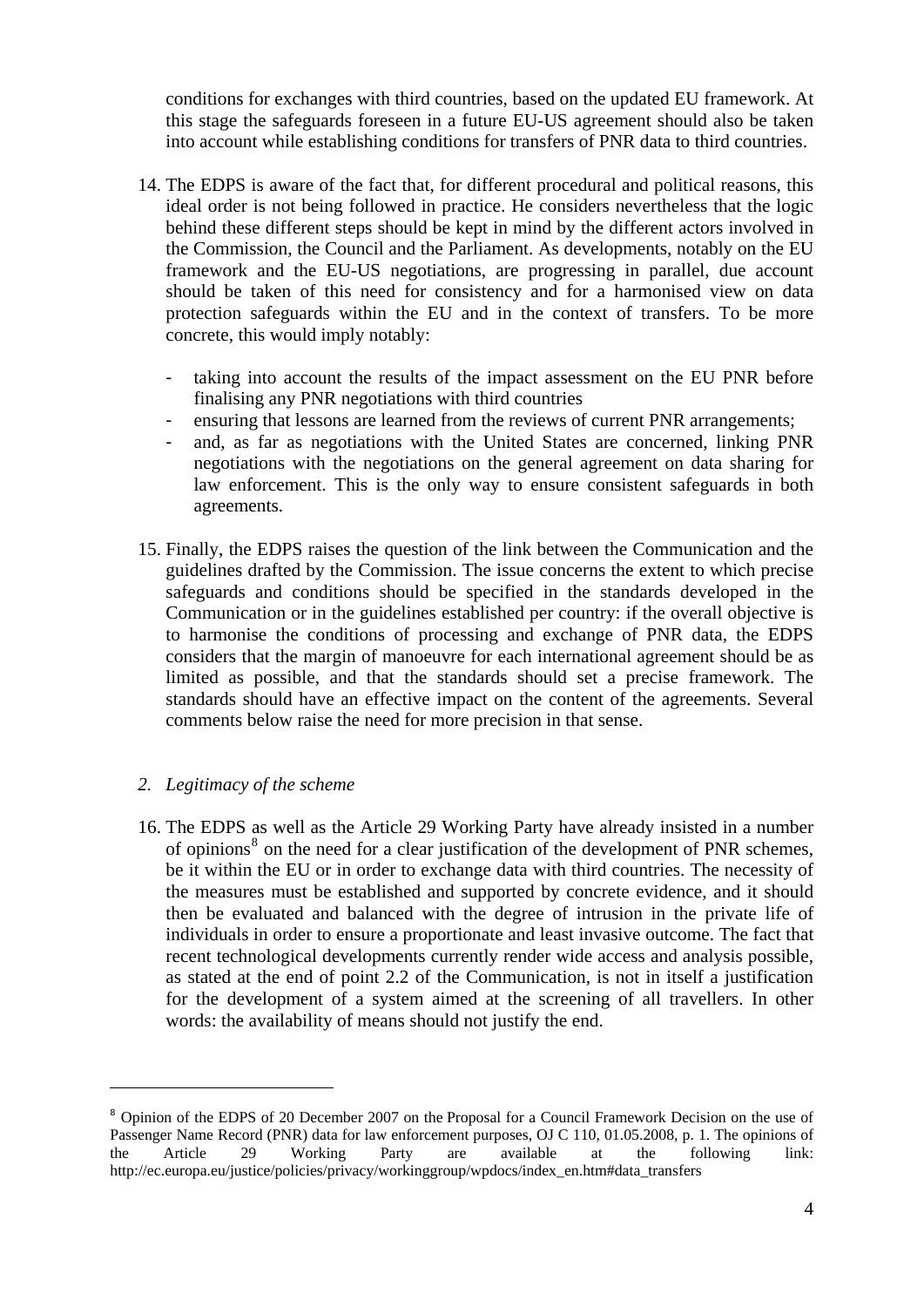- 17. As developed below, the EDPS considers that the bulk transfer of data about innocent people for risk assessment purposes raises serious proportionality issues. The EDPS questions in particular the proactive use of PNR data. While "re-active" use of data does not raise major concerns, *as far as it is part of an investigation of a crime already committed*, real time and proactive use lead to a more critical assessment.
- 18. According to the wording of the Communication, even in the "real time context", PNR data will be "use(d) in order to prevent a crime, survey or arrest persons before a crime has been committed", based on "predetermined fact-based risk indicators"<sup>[9](#page-4-0)</sup>. The main idea to take measures with regard to persons before a crime has been committed on the basis of risk indicators, is in the view of the EDPS a proactive measure, the use of which in a law enforcement context is traditionally strictly defined and limited.
- 19. Besides, neither the notion of risk indicators, nor the notion of "risk assessment" is sufficiently developed, and the latter could easily be confused with the notion of "profiling". This similarity is even strengthened by the alleged objective which is to establish "fact based travel and behavioural patterns". The EDPS questions the link between the original facts, and the patterns deduced from these facts. The process aims at imposing on an individual a risk assessment - and possibly coercive measures based on facts which are not related to this individual. As already stated in his previous opinion on a proposal for an EU-PNR, the main concern of the EDPS relates to the fact that "decisions on individuals will be taken on the basis of patterns and criteria established using the data of passengers in general. Thus decisions on one individual might be taken, using as a reference (at least partially), patterns derived from the data of *other* individuals. It is thus in relation to an abstract context that decisions will be taken, which can greatly affect data subjects. It is extremely difficult for individuals to defend themselves against such decisions"<sup>[10](#page-4-1)</sup>.
- 20. The use of such techniques on a wide scale involving the screening of all passengers therefore raises serious questions of compliance with fundamental privacy and data protection principles, including those laid down in Article 8 ECHR, Articles 7 and 8 of the Charter and Article 16 TFEU.
- 21. Any final decision on the legitimacy of PNR schemes should take into account these elements, which should be analysed and developed in the impact assessment being conducted in the framework of the EU PNR project. The agenda should be set in order to allow a careful consideration of the results of this impact assessment in the drafting of global requirements for PNR schemes.

## *3. Content of the proposed standards*

22. Without prejudice to the preceding fundamental comments on the legitimacy of PNR schemes, the EDPS welcomes the extensive list of standards, visibly inspired by EU data protection principles, which in several aspects should strengthen the protection foreseen in specific agreements. The added value and shortcomings identified in these standards are discussed hereafter.

<sup>1</sup> <sup>9</sup> Page 4 of the Communication, chapter 2.1.

<span id="page-4-1"></span><span id="page-4-0"></span><sup>&</sup>lt;sup>10</sup> Opinion of 20 December 2007 on the Proposal for a Council Framework Decision on the use of Passenger Name Record (PNR) data for law enforcement purposes, OJ C 110, 01.05.2008, p. 4.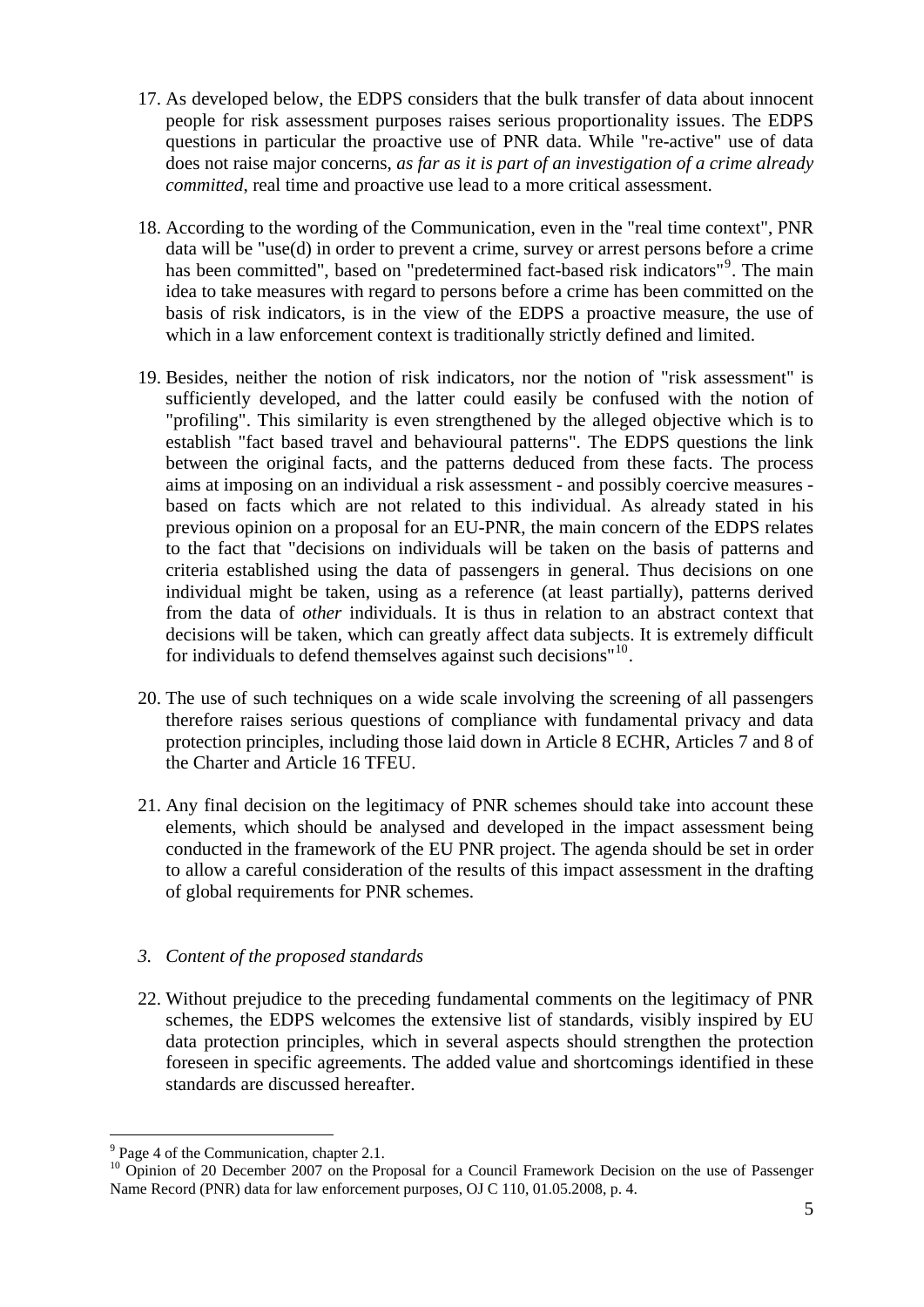Adequacy and binding character of any agreement

23. From the wording of the Communication, the EDPS understands that the assessment of adequacy can be based on the general data protection framework of the recipient country or be contextual, depending on legally binding commitments in an international agreement governing the processing of personal data. Considering the decisive role of international agreements in relation to adequacy assessments, the EDPS emphasizes the need to clearly establish the binding character of agreements for all parties concerned, and he believes this should be complemented by an explicit indication that the agreements shall ensure *directly enforceable rights* to data subjects. The EDPS considers that these elements constitute an essential aspect of the adequacy assessment.

## Scope and purpose

- 24. The first two points in the list of principles relate to purpose limitation. Under the subtitle "use of data", the first point mentions law enforcement and security purposes, and further refers to terrorism and other serious transnational crimes, as based on the "approach of" definitions laid down in EU instruments. The EDPS questions this wording which could lead to consider that future agreements would not be based precisely on these definitions but would be inspired by them. It is essential for reasons of legal certainty that terrorism and serious transnational crimes are precisely defined and that EU instruments referred to in the Communication are identified. Besides, the EDPS recalls that before different types of crimes are included in the PNR scheme, they must as a pre-condition pass a necessity and proportionality test.
- 25. The second point seems to refer more to the scope (the nature of data collected) than to the purpose principle. The EDPS notes that the Communication does not include a list of data which could be subject to transfers, as it leaves to each specific agreement the determination of categories of data to be exchanged. To avoid divergences and inclusion of disproportionate categories of data in some agreements with third countries, the EDPS considers that a common and exhaustive list of categories of data should be added to the standards, in line with the purpose of the exchange of data. He refers to the opinions of the Article 29 Working Party in this respect, which indicate the categories of data which would be admissible and those considered as excessive in relation to the fundamental rights of data subjects<sup>[11](#page-5-0)</sup>. Categories of data to be excluded are notably those which can be regarded as sensitive data - and which are protected by Article 8 of Directive 95/46, SSR/SSI data (Special Service Request/Information), OSI (Other Service-Related Information) data, open or free-text fields (such as the "General Remarks" where data of a sensitive nature can appear), and the information concerning frequent-flyers and "behavioural data".

## Sensitive data

26. The Communication indicates that sensitive data shall not be used unless in exceptional circumstances. The EDPS deplores this exception. He considers that the conditions of the exception are too broad and do not bring any guarantees: use on a case by case basis of the data is only presented as an example; besides, the purpose

<span id="page-5-0"></span><sup>1</sup> <sup>11</sup> Opinion of 23 June 2003 on the Level of Protection ensured in the United States for the Transfer of Passengers' Data, WP78. This opinion and subsequent opinions of the Working Party on this issue are available at: http://ec.europa.eu/justice\_home/fsj/privacy/workinggroup/wpdocs/index\_en.htm#data\_transfers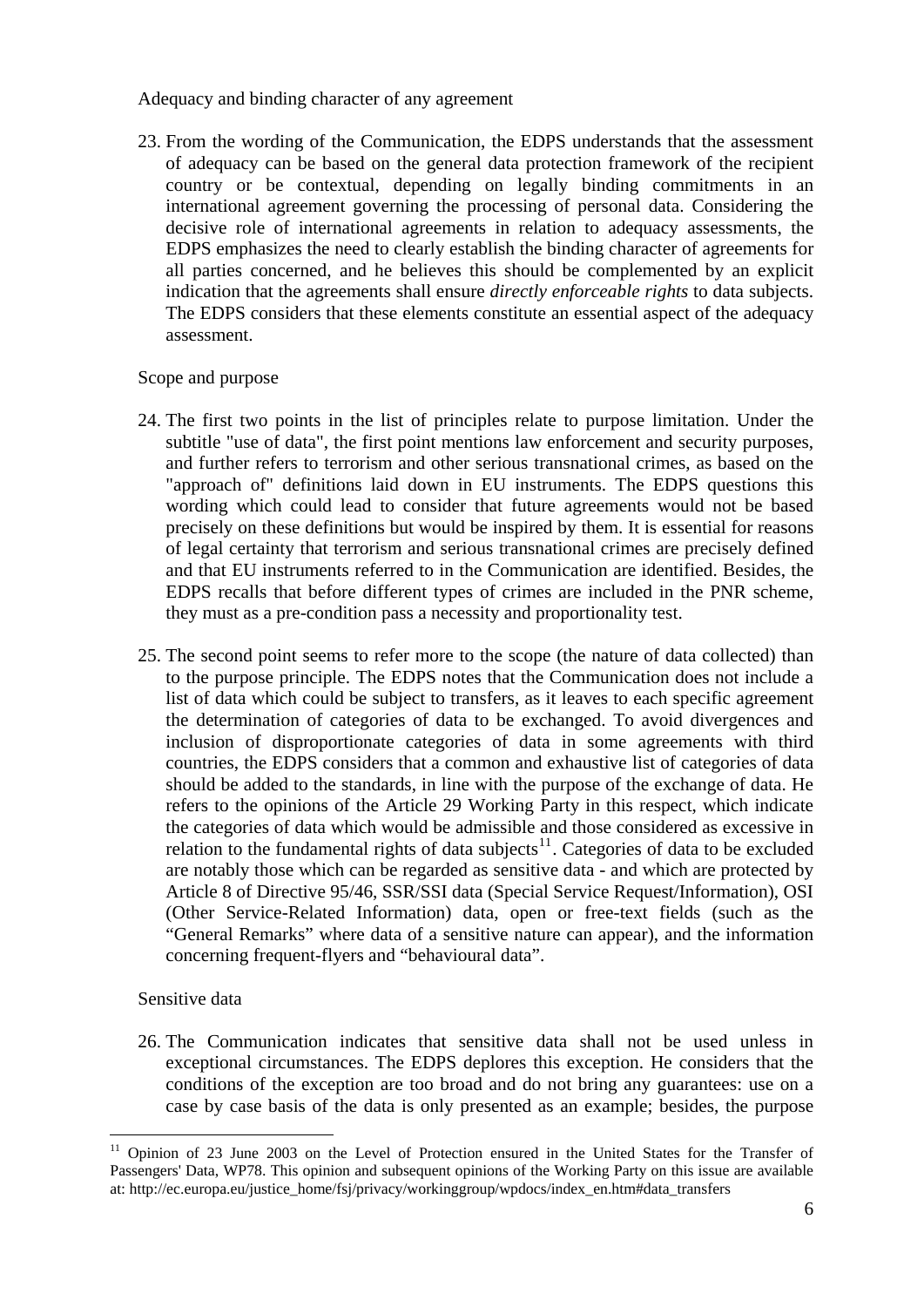limitation should be a general principle applicable to any processing of PNR data, not only a guarantee applying to sensitive data. The EDPS considers that allowing for the processing of sensitive data, even in limited cases, would align the level of protection of protection of all PNR schemes on the less data protection compliant scheme rather than on the most compliant. He therefore calls for a complete exclusion of the processing of sensitive data, as a principle.

### Data security

27. The general obligation on security developed in the Communication is considered as satisfactory. The EDPS considers nevertheless that it could be complemented by an obligation of mutual information in case of security breach: recipients would be responsible for informing their counterparts in case data they received have been subject to unlawful disclosure. This will contribute to enhanced responsibility towards a secure processing of the data.

#### Enforcement

28. The EDPS supports the system of supervision as foreseen in the communication, including oversight and accountability measures. The right of every individual to administrative and judicial redress is also strongly supported. As far as access rights are concerned, he understands that no limitation can be foreseen, which is welcome. Would a limitation be necessary in exceptional cases, its precise scope and the necessary safeguards including notably an indirect right of access should be clearly mentioned in the standards.

#### Onward transfers

29. The EDPS is satisfied with the restriction of onward transfers on a case by case basis, be it to other government authorities or to third countries. He considers that, in addition to this principle, the purpose limitation applicable to transfers to third countries should also apply to transfers within the third country to other government authorities. This should prevent any further use or cross-checking of the PNR data with information processed for different purposes. The EDPS is concerned in particular with the risk of cross-checking with information originating from other databases such as ESTA with regard to the United States. He notes that the recent US decision to require a fee for ESTA results in the collection of credit card information of travellers. The EDPS calls for a clear limitation to prevent inappropriate matching of information beyond the scope of the PNR agreement.

#### Data retention

30. The period of retention of data is not subject to effective harmonisation. The EDPS considers that, as a principle, PNR data should be deleted if the controls made at the occasion of the transmission of data have not triggered any enforcement action. Would the national context justify the need for a limited period of retention, the EDPS considers that a maximum period of retention should be established in the standards. Besides, the principle of limiting access rights of officials in time should be reinforced and the gradual anonymisation of data should be considered as an obligation and not as an example.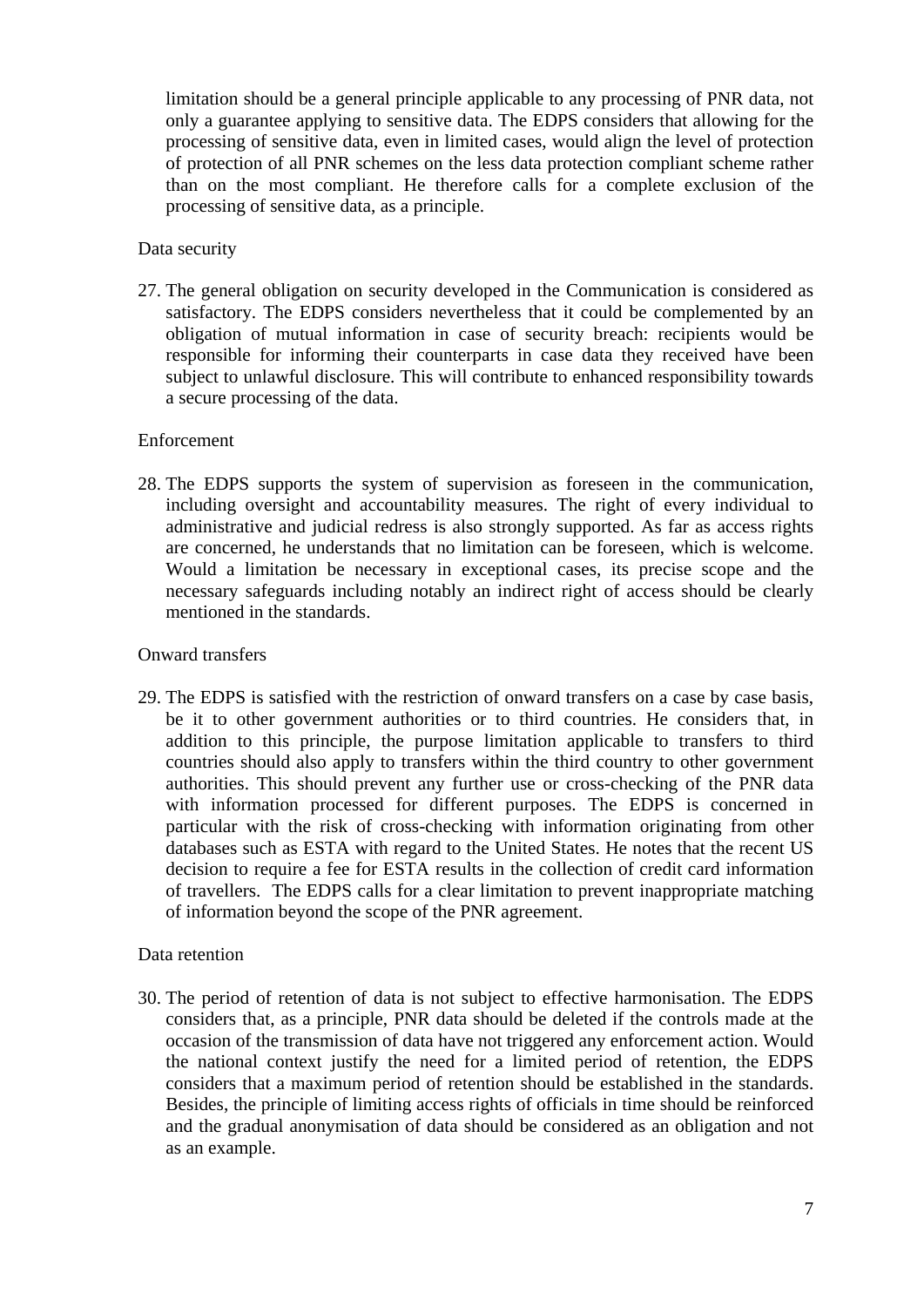#### Modalities of transmission

- 31. The EDPS supports the exclusive use of the "push" system to transmit PNR data. He calls for concrete guarantees ensuring that "push" is effectively the only system used in practice. Experience and inspections conducted by data protection authorities have indeed shown that despite the obligations of agreements already in force, in particular with regard to the "US PNR ", a residual "pull" is still effective and that in parallel to "push", US authorities have a wider access to PNR data through Computer Reservation Systems. Legal and technical measures should be taken to prevent any bypassing of the "push" system.
- 32. The frequency of transmissions by airlines ("reasonable") should be defined, and a maximum number of transmissions should be established. Existing schemes providing for the most privacy compliant provisions should be the benchmark for such exercise.

#### Overarching concepts

33. The EDPS also calls for more precision with regard to essential elements of the implementation of PNR agreements. The duration of agreements ("fixed", "appropriate") and their review ("periodical") should be further defined in a horizontal perspective. The periodicity of joint reviews, in particular, could be specified, as well as the obligation to conduct a first review within a specific deadline after the entering into force of the agreements: a maximum of three years could be mentioned.

## **III. CONCLUSION**

- 34. The EDPS welcomes the horizontal approach presented by the Commission in its communication. This is an essential step in the direction of a comprehensive framework for the exchange of PNR data. Some major concerns however mitigate this general appreciation.
- 35. PNR schemes presented in the Communication do not *per se* meet the necessity and proportionality tests as developed in this opinion and in previous opinions of the EDPS and the Article 29 Working Party. To be admissible, the conditions for collection and processing of personal data should be considerably restricted. The EDPS is in particular concerned about the use of PNR schemes for risk assessment or profiling.
- 36. The development of PNR standards should take into account the general data protection framework and related legal developments within the EU, as well as the negotiation of data exchange agreements at a more general level, especially with the United States. It should be ensured that a future agreement on PNR with the United States respects the general agreement on data protection with the US. Agreements on PNR with other third countries should also be consistent with this approach.
- 37. It is essential that any agreement with third countries takes into account the new data protection requirements as they are being developed in the post-Lisbon institutional framework.